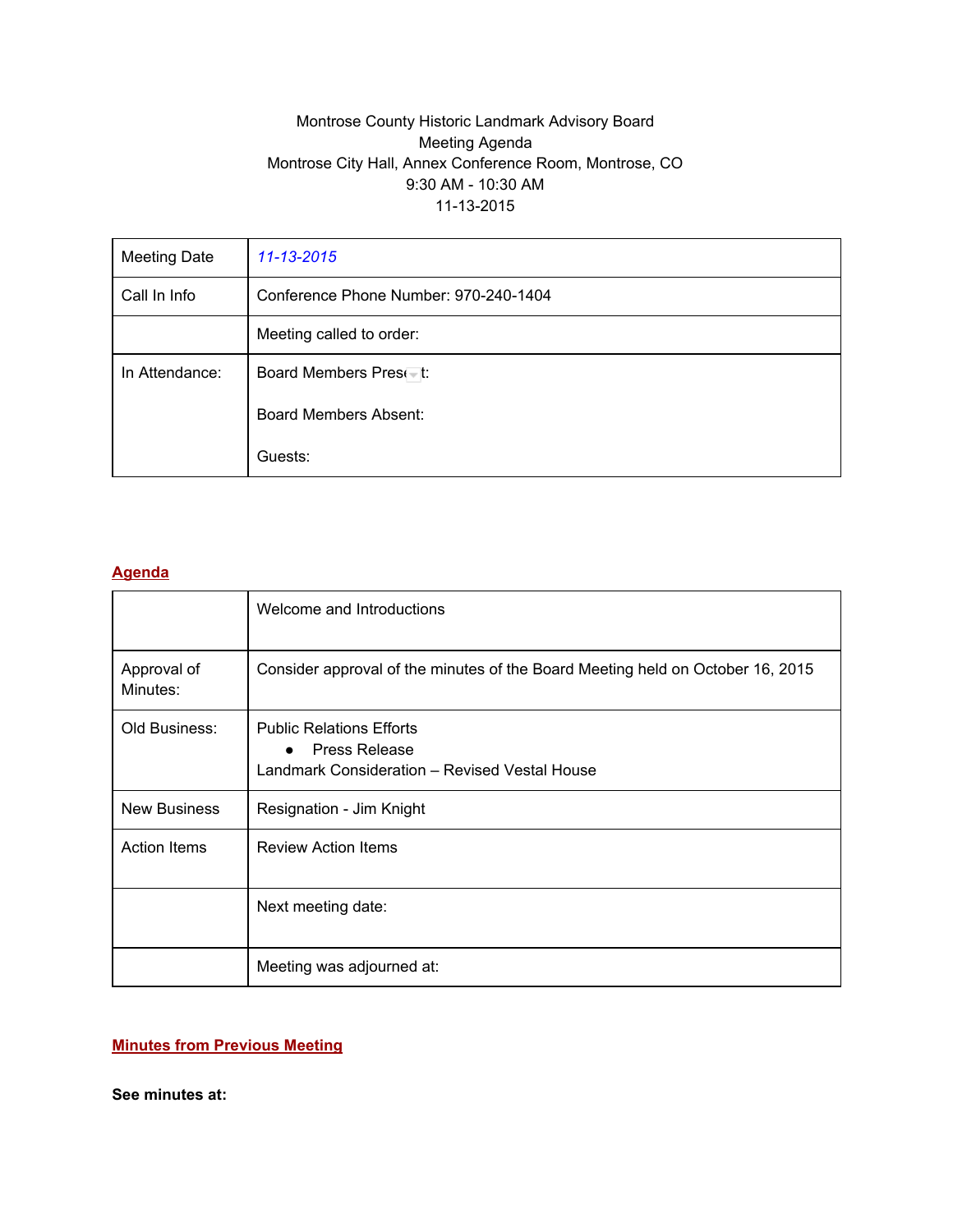# [https://drive.google.com/open?id=1\\_Qvh5\\_1hwuUMRcR3BqYNjF8KtTrO4P5MHCzwD0tDqTA](https://drive.google.com/open?id=1_Qvh5_1hwuUMRcR3BqYNjF8KtTrO4P5MHCzwD0tDqTA)

# **Open Action Items**

\* Update for every meeting. will be reviewed on the next meeting. items that will not be closed will be *copied to the next minutes document.*

| <b>Action Item</b>                                         |  | <b>Deadline</b> | <b>Status</b> |
|------------------------------------------------------------|--|-----------------|---------------|
| Contact the County about listing a section on the website. |  | $9 - 7 - 2015$  | Complete      |
| Press Release for online application                       |  | $9 - 7 - 2015$  |               |
| Scavenger hunt plan prep and presentation to the board     |  | $9 - 7 - 2015$  |               |